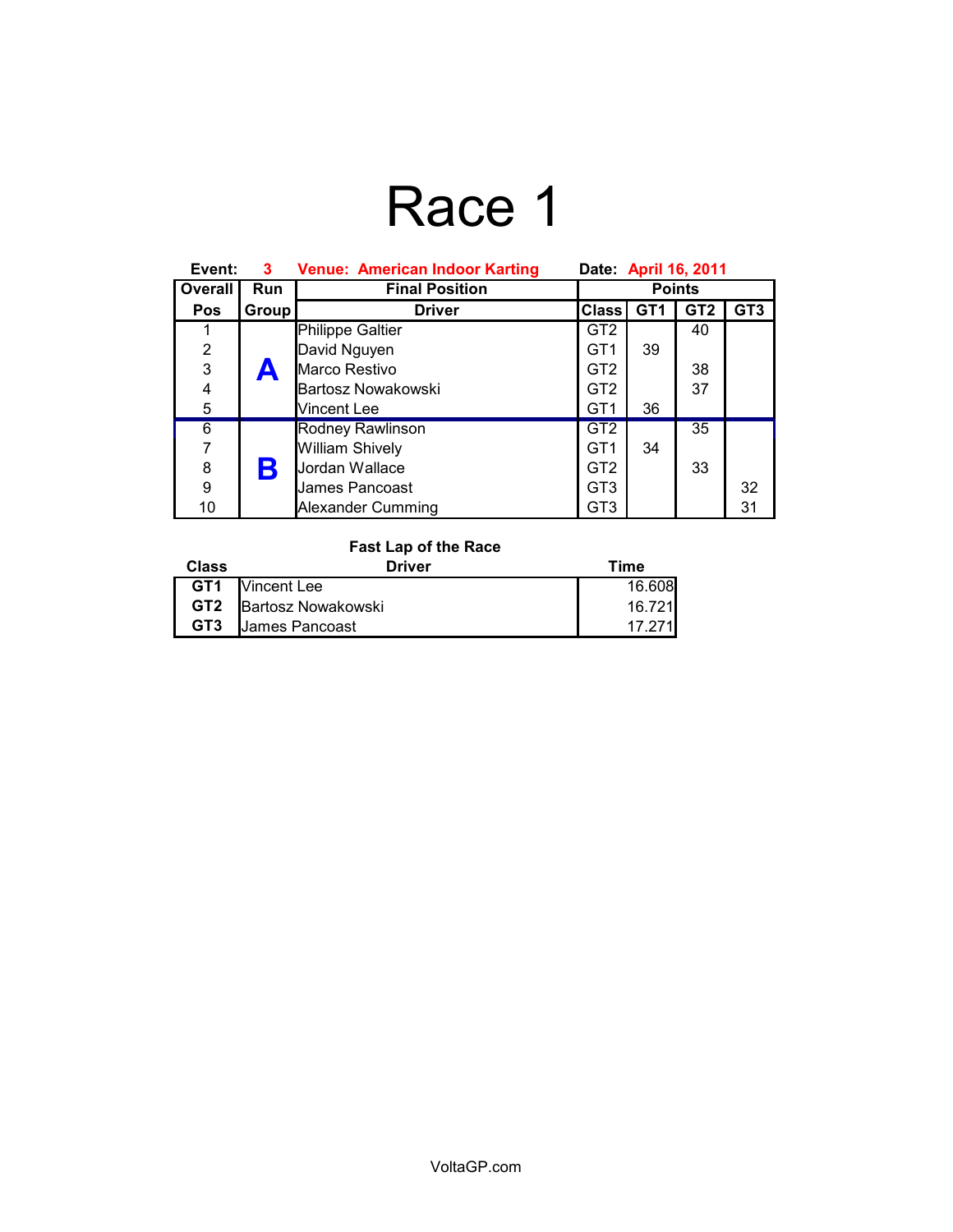## Race 2

| Event:         | 3.    | <b>Venue: American Indoor Karting</b><br>Date: April 16, 2011 |                 |                 |                 |                 |
|----------------|-------|---------------------------------------------------------------|-----------------|-----------------|-----------------|-----------------|
| Overall        | Run   | <b>Final Position</b>                                         | <b>Points</b>   |                 |                 |                 |
| <b>Pos</b>     | Group | <b>Driver</b>                                                 | <b>Class</b>    | GT <sub>1</sub> | GT <sub>2</sub> | GT <sub>3</sub> |
|                |       | David Nguyen                                                  | GT <sub>1</sub> | 40              |                 |                 |
| $\overline{2}$ |       | Philippe Galtier                                              | GT <sub>2</sub> |                 | 39              |                 |
| 3              |       | <b>Bartosz Nowakowski</b>                                     | GT <sub>2</sub> |                 | 38              |                 |
| 4              |       | Marco Restivo                                                 | GT <sub>2</sub> |                 | 37              |                 |
| 5              |       | Vincent Lee                                                   | GT <sub>1</sub> | 36              |                 |                 |
| $\overline{6}$ |       | <b>William Shively</b>                                        | GT <sub>1</sub> | 35              |                 |                 |
| 7              | В     | Rodney Rawlinson                                              | GT <sub>2</sub> |                 | 34              |                 |
| 8              |       | Jordan Wallace                                                | GT <sub>2</sub> |                 | 33              |                 |
| 9              |       | James Pancoast                                                | GT <sub>3</sub> |                 |                 | 32              |
| 10             |       | Alexander Cumming                                             | GT3             |                 |                 | 31              |

#### **Fast Lap of the Race**

| <b>Class</b>    | <b>Driver</b>               | Time   |
|-----------------|-----------------------------|--------|
|                 | <b>GT1</b> David Nguyen     | 16.524 |
|                 | <b>GT2</b> Philippe Galtier | 16.499 |
| GT <sub>3</sub> | James Pancoast              |        |